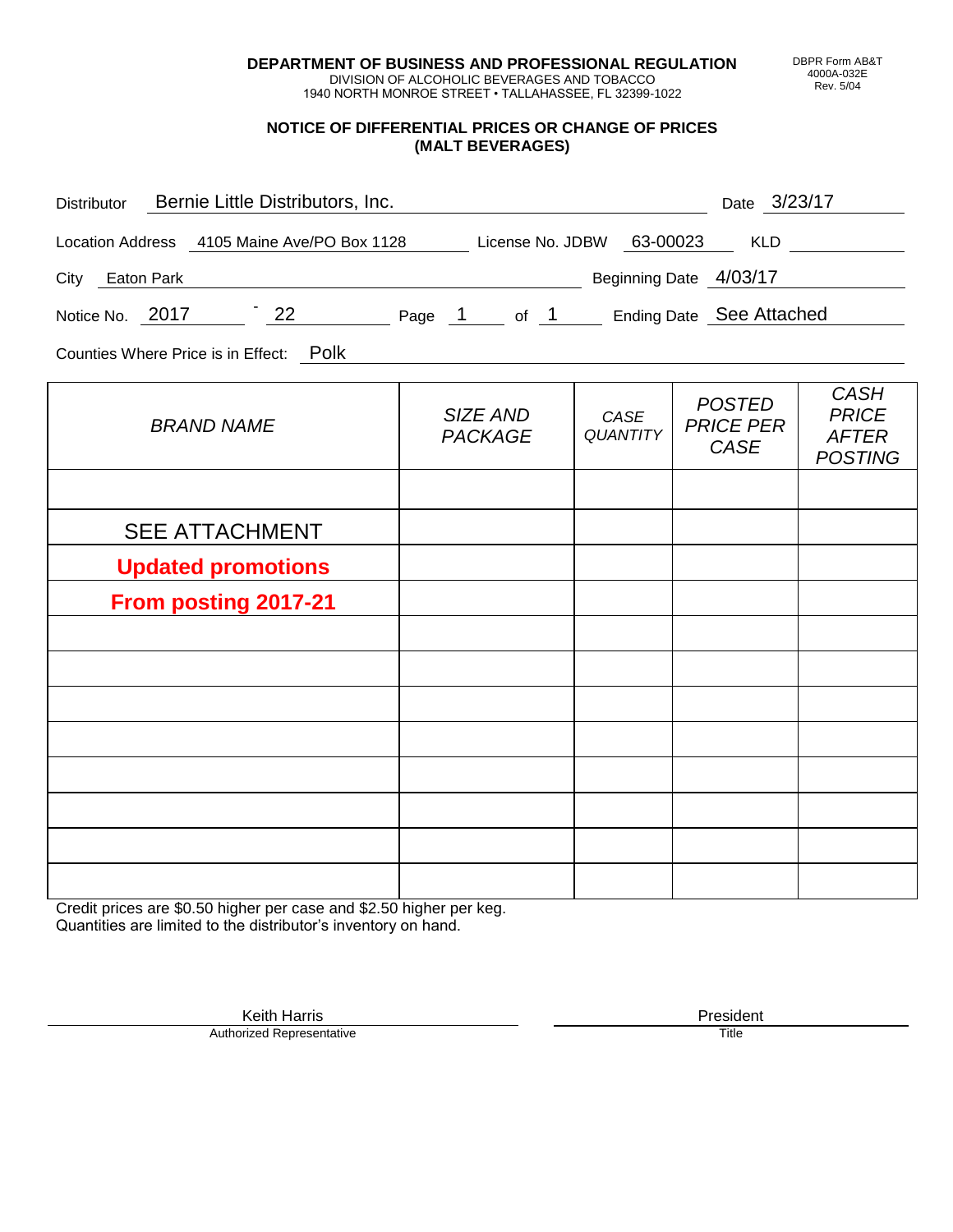|                                                                 |                         |              |             |       | Posted Frontline |        |          |                         |
|-----------------------------------------------------------------|-------------------------|--------------|-------------|-------|------------------|--------|----------|-------------------------|
| <b>Brands</b>                                                   | Package                 | <b>Start</b> | <b>Stop</b> | Price | Price            | Qty    | Premise  | Comment                 |
| Bud, Bud Lt                                                     | 24/8oz Can              | 03/13/17     | 07/02/17    | 11.40 | 13.25            | $20+$  | Off      |                         |
| Bud & Bud Lt                                                    | 24/8oz Can 2/12         | 03/13/17     | 07/02/17    | 13.10 | 13.60            | $5-19$ | Off      |                         |
| Bud & Bud Lt                                                    | 24/8oz Can 2/12         | 03/13/17     | 07/02/17    | 12.20 | 13.60            | $20+$  | Off      |                         |
|                                                                 |                         |              |             |       |                  |        |          |                         |
| Michelob Ultra                                                  | 24/8oz Can 2/12         | 03/13/17     | 07/02/17    | 13.50 | 14.45            | $5-19$ | Off      |                         |
| Michelob Ultra                                                  | 24/8oz Can 2/12         | 03/13/17     | 07/02/17    | 12.20 | 14.45            | $20+$  | Off      |                         |
| Michelob Ultra                                                  | 24/8oz Can              | 03/13/17     | 07/02/17    | 12.70 | 14.35            | $5-19$ | Off      |                         |
| Michelob Ultra                                                  | 24/8oz Can              | 03/13/17     | 07/02/17    | 11.40 | 14.35            | $20+$  | Off      |                         |
| Brands & Packages above may be mixed and matched to achieve qty |                         |              |             |       |                  |        |          |                         |
|                                                                 |                         |              |             |       |                  |        |          |                         |
| Bud, Bud Lt, Select, Select 55                                  | 24/12oz Can/LNR 4/6     | 04/03/17     | 04/16/17    | 21.60 | 23.80            | $10+$  | Off      |                         |
|                                                                 |                         |              |             |       |                  |        |          |                         |
| Michelob, Michelob Lt, Michelob Amberbock                       | 24/12oz LNNR 4/6        | 04/03/17     | 04/16/17    | 21.60 | 24.55            | $10+$  | Off      |                         |
|                                                                 |                         |              |             |       |                  |        |          |                         |
| <b>Land Shark</b>                                               | 24/12oz LNNR 4/6        | 04/03/17     | 04/16/17    | 15.85 | 24.55            | $10+$  | Off      | <b>Price Change</b>     |
| Brands & Packages above may be mixed and matched to achieve qty |                         |              |             |       |                  |        |          |                         |
| Bud, Bud Lt, Select, Select 55                                  | 24/12oz Can/LNR 4/6     | 04/17/17     | 07/02/17    | 21.60 | 23.80            | $10+$  | Off      |                         |
|                                                                 |                         |              |             |       |                  |        |          |                         |
| Michelob, Michelob Lt, Michelob Amberbock                       | 24/12oz LNNR 4/6        | 04/17/17     | 07/02/17    | 21.60 | 24.55            | $10+$  | Off      | <b>Stop Date change</b> |
|                                                                 |                         |              |             |       |                  |        |          |                         |
| Land Shark                                                      | 24/12oz LNNR 4/6        | 04/17/17     | 07/02/17    | 21.60 | 24.55            | 10-111 | Off      |                         |
| <b>Land Shark</b>                                               | 24/12oz LNNR 4/6        | 04/17/17     | 07/02/17    | 20.25 | 24.55            | $112+$ | Off      |                         |
| Brands & Packages above may be mixed and matched to achieve qty |                         |              |             |       |                  |        |          |                         |
|                                                                 |                         |              |             |       |                  |        |          |                         |
| Bud, Bud Lt                                                     | 24/16oz Can 6/4         | 09/12/16     | 07/02/17    | 22.65 | 25.65            | $5+$   | On & Off |                         |
| Brands & Packages above may be mixed and matched to achieve qty |                         |              |             |       |                  |        |          |                         |
|                                                                 |                         |              |             |       |                  |        |          |                         |
| Bud, Bud Lt                                                     | 24/16oz Can 3/8         | 06/05/17     | 06/25/17    | 19.45 | 25.20            | $25+$  | Off      |                         |
| Michelob Ultra                                                  | 24/16oz Can 3/8         | 06/05/17     | 06/25/17    | 19.45 | 27.10            | $25+$  | Off      |                         |
| Brands & Packages above may be mixed and matched to achieve qty |                         |              |             |       |                  |        |          |                         |
| Bud, Bud Lt                                                     | 24/16oz CALNR 3/8       | 04/03/17     | 04/16/17    | 23.45 | 27.60            | $30+$  | Off      |                         |
|                                                                 |                         |              |             |       |                  |        |          |                         |
| Bud, Bud Lt                                                     | 24/16oz CALNR 3/8       | 05/01/17     | 05/14/17    | 23.45 | 27.60            | $30+$  | Off      |                         |
| Brands & Packages above may be mixed and matched to achieve qty |                         |              |             |       |                  |        |          |                         |
|                                                                 |                         |              |             |       |                  |        |          |                         |
| Bud, Bud Lt                                                     | 24/16oz Can             | 09/12/16     | 07/02/17    | 20.90 | 27.60            | $30+$  | Off      |                         |
| Brands & Packages above may be mixed and matched to achieve qty |                         |              |             |       |                  |        |          |                         |
|                                                                 |                         |              |             |       |                  |        |          |                         |
| Bud, Bud Lt, Select & Select 55                                 | 18pk/12oz Can & LNNR    | 09/12/16     | 07/02/17    | 14.80 | 16.90            | $20+$  | Off      |                         |
| Brands & Packages above may be mixed and matched to achieve qty |                         |              |             |       |                  |        |          |                         |
| Bud, Bud Lt. Select & Select 55                                 | 24/12oz LNNR 2/12       | 09/12/16     | 07/02/17    | 21.55 | 22.50            | $10+$  | On       |                         |
| Brands & Packages above may be mixed and matched to achieve qty |                         |              |             |       |                  |        |          |                         |
|                                                                 |                         |              |             |       |                  |        |          |                         |
| Bud, Bud Lt, Select & Select 55                                 | 24/12oz Can & LNNR 2/12 | 03/22/17     | 01/25/17    | 21.55 | 22.50            | $10+$  | Off      |                         |
| Brands & Packages above may be mixed and matched to achieve qty |                         |              |             |       |                  |        |          |                         |
| Bud, Bud Lt, Select & Select 55                                 | 24/12oz Can             | 09/12/16     | 07/02/17    | 20.75 | 22.60            | 10-44  | Off      |                         |
| Bud, Bud Lt, Select & Select 55                                 | 24/12oz Can             | 09/12/16     | 07/02/17    | 19.75 | 22.60            | $45+$  | Off      |                         |
|                                                                 |                         |              |             |       |                  |        |          |                         |
| Bud, Bud Lt,                                                    | 24/12oz LNNR            | 09/12/16     | 07/02/17    | 20.75 | 22.60            | 10-44  | Off      |                         |
| Bud, Bud Lt,                                                    | 24/12oz LNNR            | 09/12/16     | 07/02/17    | 19.75 | 22.60            | $45+$  | Off      |                         |
|                                                                 |                         |              |             |       |                  |        |          |                         |
| <b>Bud Light Lime</b>                                           | 24/12oz LNNR/Can        | 09/12/16     | 07/02/17    | 22.20 | 24.10            | 10-44  | Off      |                         |
| <b>Bud Light Lime</b>                                           | 24/12oz LNNR/Can        | 09/12/16     | 07/02/17    | 19.75 | 24.10            | $45+$  | Off      |                         |
|                                                                 |                         |              |             |       |                  |        |          |                         |
| Michelob Ultra                                                  | 24/12oz Can & LNNR      | 09/12/16     | 07/02/17    | 22.20 | 24.10            | 10-44  | Off      |                         |
| Michelob Ultra                                                  | 24/12oz Can & LNNR      | 09/12/16     | 07/02/17    | 20.70 | 24.10            | $45+$  | Off      |                         |
| Brands & Packages above may be mixed and matched to achieve qty |                         |              |             |       |                  |        |          |                         |
|                                                                 |                         |              |             |       |                  |        |          |                         |
| Bud, Bud Lt                                                     | 24/16oz CALNR           | 09/12/16     | 07/02/17    | 24.85 | 28.50            | $98+$  | Off      |                         |
| Brands & Packages above may be mixed and matched to achieve qty |                         |              |             |       |                  |        |          |                         |
| Bud, Bud Lt                                                     | 20/16oz CALNR           | 02/06/17     | 07/02/17    | 17.95 | 23.00            | $33+$  | Off      |                         |
| Brands & Packages above may be mixed and matched to achieve qty |                         |              |             |       |                  |        |          |                         |
|                                                                 |                         |              |             |       |                  |        |          |                         |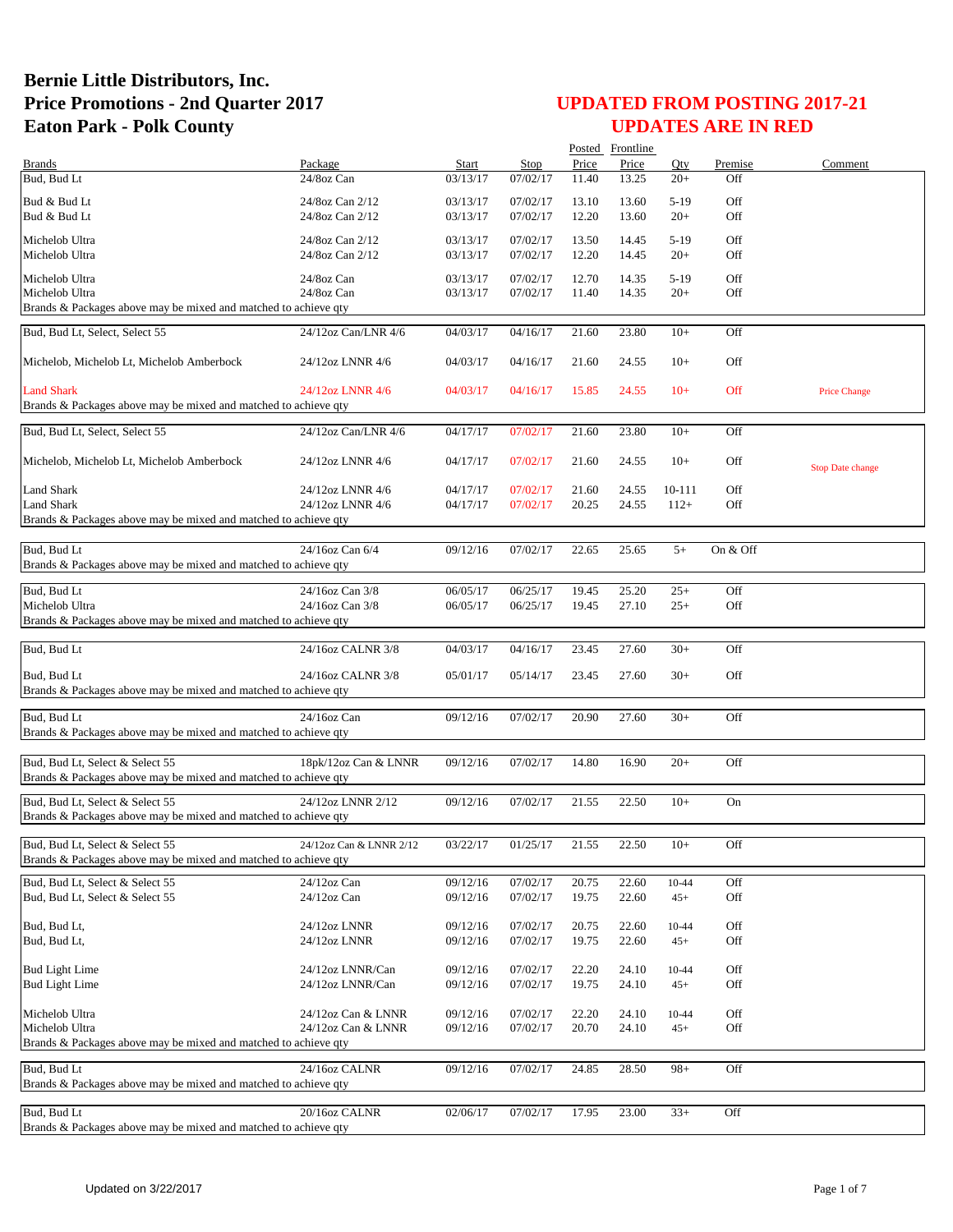|                                                                                      |                        |          |          |       | Posted Frontline |           |           |         |
|--------------------------------------------------------------------------------------|------------------------|----------|----------|-------|------------------|-----------|-----------|---------|
| <b>Brands</b>                                                                        | Package                | Start    | Stop     | Price | Price            | Oty       | Premise   | Comment |
| Bud, Bud Light                                                                       | 20/16oz CALNR          | 04/03/17 | 07/02/17 | 18.85 | 28.50            | $1 - 143$ | On        |         |
| Bud, Bud Light                                                                       | 20/16oz CALNR          | 04/03/17 | 07/02/17 | 17.20 | 28.50            | $144+$    | On        |         |
| Bud, Bud Light                                                                       | 24/16oz ALNR/CALNR     | 04/03/17 | 07/02/17 | 23.00 | 28.50            | $1-49$    | On        |         |
| Bud, Bud Light                                                                       | 24/16oz ALNR/CALNR     | 04/03/17 | 07/02/17 | 22.75 | 28.50            | 50-143    | On        |         |
| Bud, Bud Light                                                                       | 24/16oz ALNR/CALNR     | 04/03/17 | 07/02/17 | 21.55 | 28.50            | $144+$    | On        |         |
|                                                                                      |                        |          |          |       |                  |           |           |         |
| Bud, Bud Light                                                                       | 24/16oz Holiday Alum   | 04/03/17 | 07/02/17 | 24.40 | 28.50            | $1 - 143$ | On        |         |
| Bud, Bud Light                                                                       | 24/16oz Holiday Alum   | 04/03/17 | 07/02/17 | 21.95 | 28.50            | $144+$    | On        |         |
| <b>Bud Light Lime</b>                                                                | 24/16oz ALNR 4/6       | 04/03/17 | 07/02/17 | 27.65 | 31.20            | $50+$     | On        |         |
| Bud Lt Lime & Platinum                                                               | 24/16 CALNR 3/8        | 03/27/17 | 07/02/17 | 31.50 | 36.15            | $1-9$     | On        |         |
| Bud Lt Lime & Platinum                                                               | 24/16 CALNR 3/8        | 03/27/17 | 07/02/17 | 30.67 | 36.15            | $10+$     | On        |         |
|                                                                                      |                        |          |          |       |                  |           |           |         |
| Michelob Ultra<br>Brands & Packages above may be mixed and matched to achieve qty    | 24/16oz CALNR          | 04/03/17 | 07/02/17 | 35.85 | 37.25            | $5+$      | On        |         |
| Bud Lt Lime & Platinum                                                               | 24/16 CALNR 3/8        | 03/27/17 | 07/02/17 | 30.67 | 36.15            | $10+$     | On        |         |
| Brands & Packages above may be mixed and matched to achieve qty                      |                        |          |          |       |                  |           |           |         |
|                                                                                      |                        |          |          |       |                  |           |           |         |
| Oculto                                                                               | 24/12oz LNNR 2/12      | 09/12/16 | 07/02/17 | 26.65 | 29.90            | $20+$     | Off       |         |
| Brands & Packages above may be mixed and matched to achieve qty                      |                        |          |          |       |                  |           |           |         |
| BL Lime, Platinum, Black Crown, Mich Lt & Ultra                                      | 18/12oz LNNR/Cans      | 09/12/16 | 07/02/17 | 16.95 | 18.45            | $5 - 59$  | Off       |         |
| BL Lime, Platinum, Black Crown, Mich Lt & Ultra                                      | 18/12oz LNNR/Cans      | 09/12/16 | 07/02/17 | 15.85 | 18.45            | $60+$     | Off       |         |
| Brands & Packages above may be mixed and matched to achieve qty                      |                        |          |          |       |                  |           |           |         |
|                                                                                      |                        |          |          |       |                  |           |           |         |
| Mich, Mic Lt, Ultra, Ultra Amber, Amberbock & Ultra                                  |                        |          |          |       |                  |           |           |         |
| Lime Cactus                                                                          | 24/12oz Can/LNNR 2/12  | 11/24/16 | 07/02/17 | 23.90 | 24.85            | $5+$      | Off       |         |
| Michelob Ultra                                                                       | 24/16oz CALNR 3/8      | 11/24/16 | 07/02/17 | 35.85 | 37.25            | $5+$      | Off       |         |
| Brands & Packages above may be mixed and matched to achieve qty                      |                        |          |          |       |                  |           |           |         |
| BL Lime, Platinum, Black Crown & Landshark                                           | 24/12oz LNNR 2/12      | 09/12/16 | 07/02/17 | 20.45 | 24.10            | $10+$     | <b>ON</b> |         |
| BL Lime, Platinum & Landshark                                                        | 24/12oz Cans 2/12      | 09/12/16 | 07/02/17 | 20.45 | 24.10            | $10+$     | ON        |         |
| Brands & Packages above may be mixed and matched to achieve qty                      |                        |          |          |       |                  |           |           |         |
| BL Lime, Platinum & Black Crown                                                      | 24/12oz Cans/LNNR 2/12 | 03/22/17 | 04/30/17 | 23.15 | 24.10            | $1+$      | Off       |         |
|                                                                                      |                        |          |          |       |                  |           |           |         |
| BLL Rita Family (Lime, Straw, Mango, Raz, Orange, Grape,                             |                        |          |          |       |                  |           |           |         |
| Peach & Seasonal)                                                                    | 24/8oz Can 2/12        | 03/22/17 | 04/30/17 | 23.15 | 24.10            | $1-6$     | Off       |         |
| BLL Rita Family (Lime, Straw, Mango, Raz, Orange, Grape,<br>Peach & Seasonal)        | 24/8oz Can 2/12        | 03/22/17 | 04/30/17 | 21.30 | 24.10            | $7+$      | Off       |         |
| Brands & Packages above may be mixed and matched to achieve qty                      |                        |          |          |       |                  |           |           |         |
|                                                                                      |                        |          |          |       |                  |           |           |         |
| BL Lime, Platinum & Black Crown                                                      | 24/12oz Cans/LNNR 2/12 | 05/01/17 | 05/07/17 | 23.15 | 24.10            | $1+$      | Off       |         |
| BLL Rita Family (Lime, Straw, Mango, Raz, Orange, Grape,                             |                        |          |          |       |                  |           |           |         |
| Peach & Seasonal)                                                                    | 24/8oz Can 2/12        | 05/01/17 | 05/07/17 | 23.15 | 24.10            | $1-6$     | Off       |         |
| BLL Rita Family (Lime, Straw, Mango, Raz, Orange, Grape,                             |                        |          |          |       |                  |           |           |         |
| Peach & Seasonal)                                                                    | 24/8oz Can 2/12        | 05/01/17 | 05/07/17 | 21.30 | 24.10            | $7-26$    | Off       |         |
| BLL Rita Family (Lime, Straw, Mango, Raz, Orange, Grape,                             |                        |          |          |       |                  |           |           |         |
| Peach & Seasonal)<br>Brands & Packages above may be mixed and matched to achieve qty | 24/8oz Can 2/12        | 05/01/17 | 05/07/17 | 13.70 | 24.10            | $27+$     | Off       |         |
|                                                                                      |                        |          |          |       |                  |           |           |         |
| BL Lime, Platinum & Black Crown                                                      | 24/12oz Cans/LNNR 2/12 | 05/08/17 | 06/25/17 | 23.15 | 24.10            | $1+$      | Off       |         |
| BLL Rita Family (Lime, Straw, Mango, Raz, Orange, Grape,                             |                        |          |          |       |                  |           |           |         |
| Peach & Seasonal)                                                                    | 24/8oz Can 2/12        | 05/08/17 | 06/25/17 | 23.15 | 24.10            | $1-6$     | Off       |         |
| BLL Rita Family (Lime, Straw, Mango, Raz, Orange, Grape,                             |                        |          |          |       |                  |           |           |         |
| Peach & Seasonal)                                                                    | 24/8oz Can 2/12        | 05/08/17 | 06/25/17 | 21.30 | 24.10            | $7+$      | Off       |         |
| Brands & Packages above may be mixed and matched to achieve qty                      |                        |          |          |       |                  |           |           |         |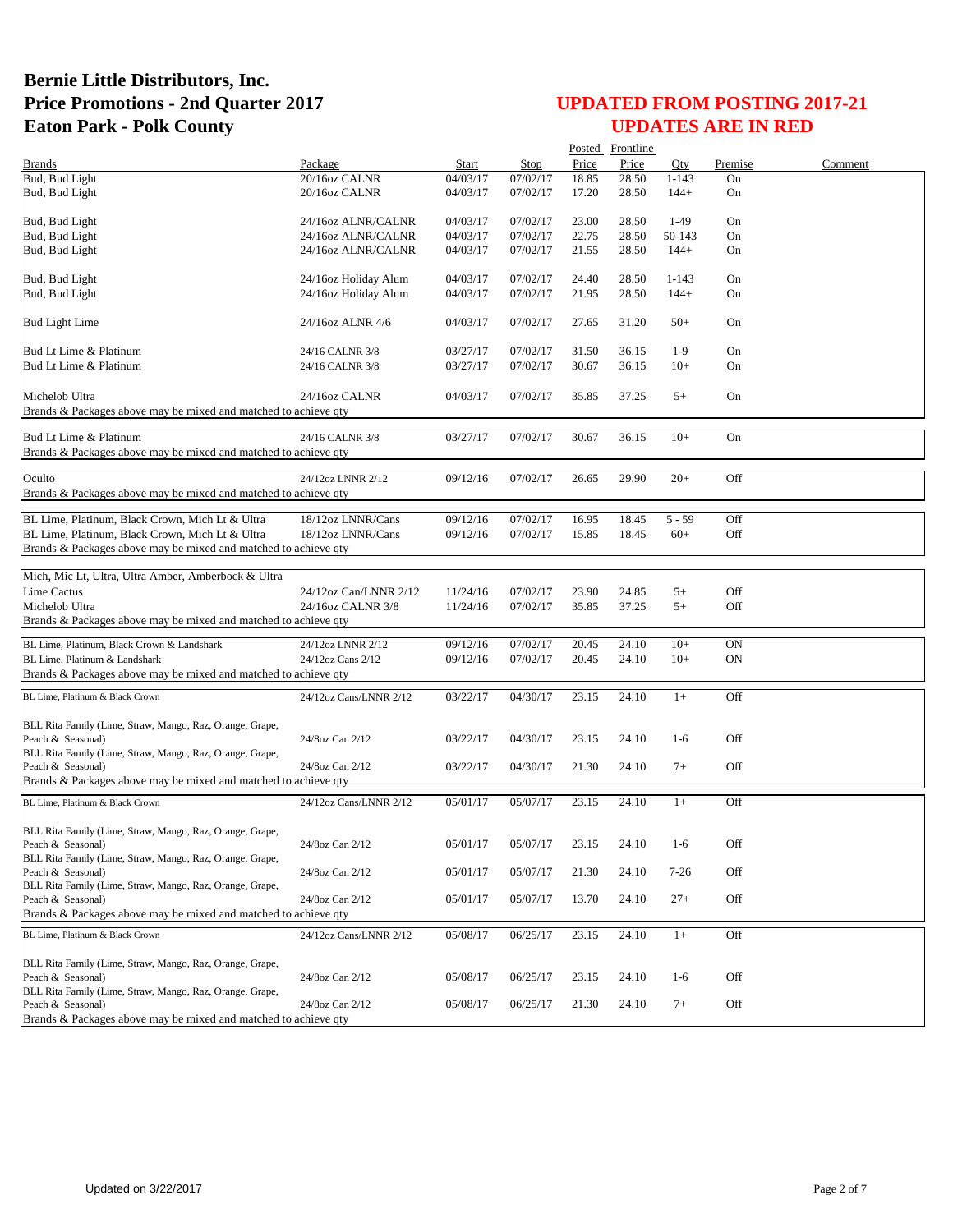|                                                                                                           |                                      |                      |                      |                | Posted Frontline |                  |            |         |
|-----------------------------------------------------------------------------------------------------------|--------------------------------------|----------------------|----------------------|----------------|------------------|------------------|------------|---------|
| <b>Brands</b>                                                                                             | Package                              | <b>Start</b>         | Stop                 | Price          | Price            | Oty              | Premise    | Comment |
| BL Lime, Platinum & Black Crown                                                                           | 24/12oz Cans/LNNR 2/12               | 06/26/17             | 07/02/17             | 23.15          | 24.10            | $1+$             | Off        |         |
| BLL Rita Family (Lime, Straw, Mango, Raz, Orange, Grape,                                                  |                                      |                      |                      |                |                  |                  |            |         |
| Peach & Seasonal)                                                                                         | 24/8oz Can 2/12                      | 06/26/17             | 07/02/17             | 23.15          | 24.10            | $1-6$            | Off        |         |
| BLL Rita Family (Lime, Straw, Mango, Raz, Orange, Grape,                                                  |                                      |                      |                      |                |                  |                  |            |         |
| Peach & Seasonal)<br>BLL Rita Family (Lime, Straw, Mango, Raz, Orange, Grape,                             | 24/8oz Can 2/12                      | 06/26/17             | 07/02/17             | 21.30          | 24.10            | $7-26$           | Off        |         |
| Peach & Seasonal)                                                                                         | 24/8oz Can 2/12                      | 06/26/17             | 07/02/17             | 13.70          | 24.10            | $27+$            | Off        |         |
| Brands & Packages above may be mixed and matched to achieve qty                                           |                                      |                      |                      |                |                  |                  |            |         |
|                                                                                                           |                                      |                      |                      |                |                  |                  |            |         |
| Bud Light Lime, Platinum & Black Crown<br>Brands & Packages above may be mixed and matched to achieve qty | 24/12oz LNNR 4/6                     | 04/03/17             | 04/30/17             | 21.60          | 24.55            | $10+$            | Off        |         |
|                                                                                                           |                                      |                      |                      |                |                  |                  |            |         |
| Bud Lt Platinum & Black Crown                                                                             | 24/12oz LNNR 4/6                     | 05/01/17             | 05/07/17             | 21.60          | 24.55            | $10+$            | Off        |         |
|                                                                                                           |                                      |                      |                      |                |                  |                  |            |         |
| <b>Bud Light Lime</b><br><b>Bud Light Lime</b>                                                            | 24/12oz LNNR 4/6<br>24/12oz LNNR 4/6 | 05/01/17<br>05/01/17 | 05/07/17<br>05/07/17 | 21.60<br>15.85 | 24.55<br>24.55   | $10-14$<br>$15+$ | Off<br>Off |         |
| Brands & Packages above may be mixed and matched to achieve qty                                           |                                      |                      |                      |                |                  |                  |            |         |
|                                                                                                           |                                      |                      |                      |                |                  |                  |            |         |
| Bud Light Lime, Platinum & Black Crown                                                                    | 24/12oz LNNR 4/6                     | 05/08/17             | 07/02/17             | 21.60          | 24.55            | $10+$            | Off        |         |
| Brands & Packages above may be mixed and matched to achieve qty                                           |                                      |                      |                      |                |                  |                  |            |         |
| Busch, Busch Lt, Nat Lt, Nat Ice & Rolling Rock                                                           | 24/12oz Can S/C                      | 01/16/17             | 04/29/17             | 15.35          | 17.00            | 15-76            | Off        |         |
| Busch, Busch Lt, Nat Lt, Nat Ice & Rolling Rock                                                           | 24/12oz Can S/C                      | 01/16/17             | 04/29/17             | 13.80          | 17.00            | $77+$            | Off        |         |
|                                                                                                           |                                      |                      |                      |                |                  |                  |            |         |
| Natty Daddy                                                                                               | 24/12oz Can S/C                      | 01/16/17             | 04/29/17             | 15.35          | 16.10            | $1 - 4$          | Off        |         |
| Natty Daddy                                                                                               | 24/12oz Can S/C                      | 01/16/17             | 04/29/17             | 14.35          | 16.10            | 5-76             | Off        |         |
| Natty Daddy<br>Brands & Packages above may be mixed and matched to achieve qty                            | 24/12oz Can S/C                      | 01/16/17             | 04/29/17             | 13.80          | 16.10            | $77+$            | Off        |         |
|                                                                                                           |                                      |                      |                      |                |                  |                  |            |         |
| Busch, Busch Lt, Nat Lt, Nat Ice & Rolling Rock                                                           | 24/12oz Can S/C                      | 05/01/17             | 07/02/17             | 15.35          | 17.00            | $15+$            | Off        |         |
| Brands & Packages above may be mixed and matched to achieve qty                                           |                                      |                      |                      |                |                  |                  |            |         |
|                                                                                                           |                                      |                      |                      |                |                  |                  |            |         |
| Natty Daddy                                                                                               | 24/12oz Can S/C                      | 05/01/17             | 07/02/17             | 14.35          | 16.10            | $5+$             | Off        |         |
| Busch, Busch Lt, Nat Lt, Nat Ice, Bud Ice, Rolling Rock                                                   |                                      |                      |                      |                |                  |                  |            |         |
| & Busch Ice                                                                                               | 18/12oz Cans/LNNR                    | 04/03/17             | 04/16/17             | 10.95          | 12.40            | 20-39            | Off        |         |
| Busch, Busch Lt, Nat Lt, Nat Ice, Bud Ice, Rolling Rock                                                   |                                      |                      |                      |                |                  |                  |            |         |
| & Busch Ice                                                                                               | 18/12oz Cans/LNNR                    | 04/03/17             | 04/16/17             | 9.35           | 12.40            | $40+$            | Off        |         |
| Brands & Packages above may be mixed and matched to achieve qty                                           |                                      |                      |                      |                |                  |                  |            |         |
| Busch, Busch Lt, Nat Lt, Nat Ice, Bud Ice, Rolling Rock                                                   |                                      |                      |                      |                |                  |                  |            |         |
| & Busch Ice                                                                                               | 18/12oz Cans/LNNR                    | 04/17/17             | 07/02/17             | 9.35           | 12.40            | $40+$            | Off        |         |
| Brands & Packages above may be mixed and matched to achieve qty                                           |                                      |                      |                      |                |                  |                  |            |         |
|                                                                                                           |                                      |                      |                      |                |                  |                  |            |         |
| King Cobra & High Gravity<br>Brands & Packages above may be mixed and matched to achieve qty              | 24/16oz Can 6/4                      | 09/12/16             | 07/02/17             | 17.75          | 19.55            | $5+$             | Off        |         |
|                                                                                                           |                                      |                      |                      |                |                  |                  |            |         |
| Shock Top & Shock Top Sampler                                                                             | 24/12oz LNNR                         | 09/12/16             | 07/02/17             | 19.70          | 27.75            | $56+$            | Off        |         |
| Shock Top & Shock Top Lemon                                                                               | 15/12oz Can                          | 09/12/16             | 07/02/17             | 13.65          | 15.25            | $50+$            | Off        |         |
|                                                                                                           | 30/12oz Can 2/15                     |                      |                      |                |                  |                  | Off        |         |
| Shock Top & Shock Top Lemon                                                                               |                                      | 09/12/16             | 07/02/17             | 25.70          | 28.90            | $25+$            |            |         |
| Shock Top, Apple Wheat, Lemon, Pumpkin, Rasp, IPA, Winter<br>Combo, Choc, Pretzel, Ginger, Ruby Red       | 24/12oz LNNR 4/6                     | 03/13/17             | 06/10/17             | 27.10          | 27.75            | $1 - 19$         | Off        |         |
| Shock Top, Apple Wheat, Lemon, Pumpkin, Rasp, IPA, Winter                                                 |                                      |                      |                      |                |                  |                  |            |         |
| Combo, Choc, Pretzel, Ginger, Ruby Red                                                                    | 24/12oz LNNR 4/6                     | 03/13/17             | 06/10/17             | 26.10          | 27.75            | $20 - 55$        | Off        |         |
| Shock Top, Apple Wheat, Lemon, Pumpkin, Rasp, IPA, Winter<br>Combo, Choc, Pretzel, Ginger, Ruby Red       | 24/12oz LNNR 4/6                     | 03/13/17             | 06/10/17             | 25.10          | 27.75            | 56-111           | Off        |         |
| Shock Top, Apple Wheat, Lemon, Pumpkin, Rasp, IPA, Winter                                                 |                                      |                      |                      |                |                  |                  |            |         |
| Combo, Choc, Pretzel, Ginger, Ruby Red                                                                    | 24/12oz LNNR 4/6                     | 03/13/17             | 06/10/17             | 24.10          | 27.75            | $112+$           | Off        |         |
| Brands & Packages above may be mixed and matched to achieve qty                                           |                                      |                      |                      |                |                  |                  |            |         |
| Shock Top, Apple Wheat, Lemon, Pumpkin, Rasp, IPA, Winter<br>Combo, Choc, Pretzel, Ginger, Ruby Red       | 24/12oz LNNR 4/6                     | 06/12/17             | 06/18/17             | 27.10          | 27.75            | $1-19$           | Off        |         |
| Shock Top, Apple Wheat, Lemon, Pumpkin, Rasp, IPA, Winter                                                 |                                      |                      |                      |                |                  |                  |            |         |
| Combo, Choc, Pretzel, Ginger, Ruby Red                                                                    | 24/12oz LNNR 4/6                     | 06/12/17             | 06/18/17             | 19.20          | 27.75            | $20+$            | Off        |         |
| Brands & Packages above may be mixed and matched to achieve qty                                           |                                      |                      |                      |                |                  |                  |            |         |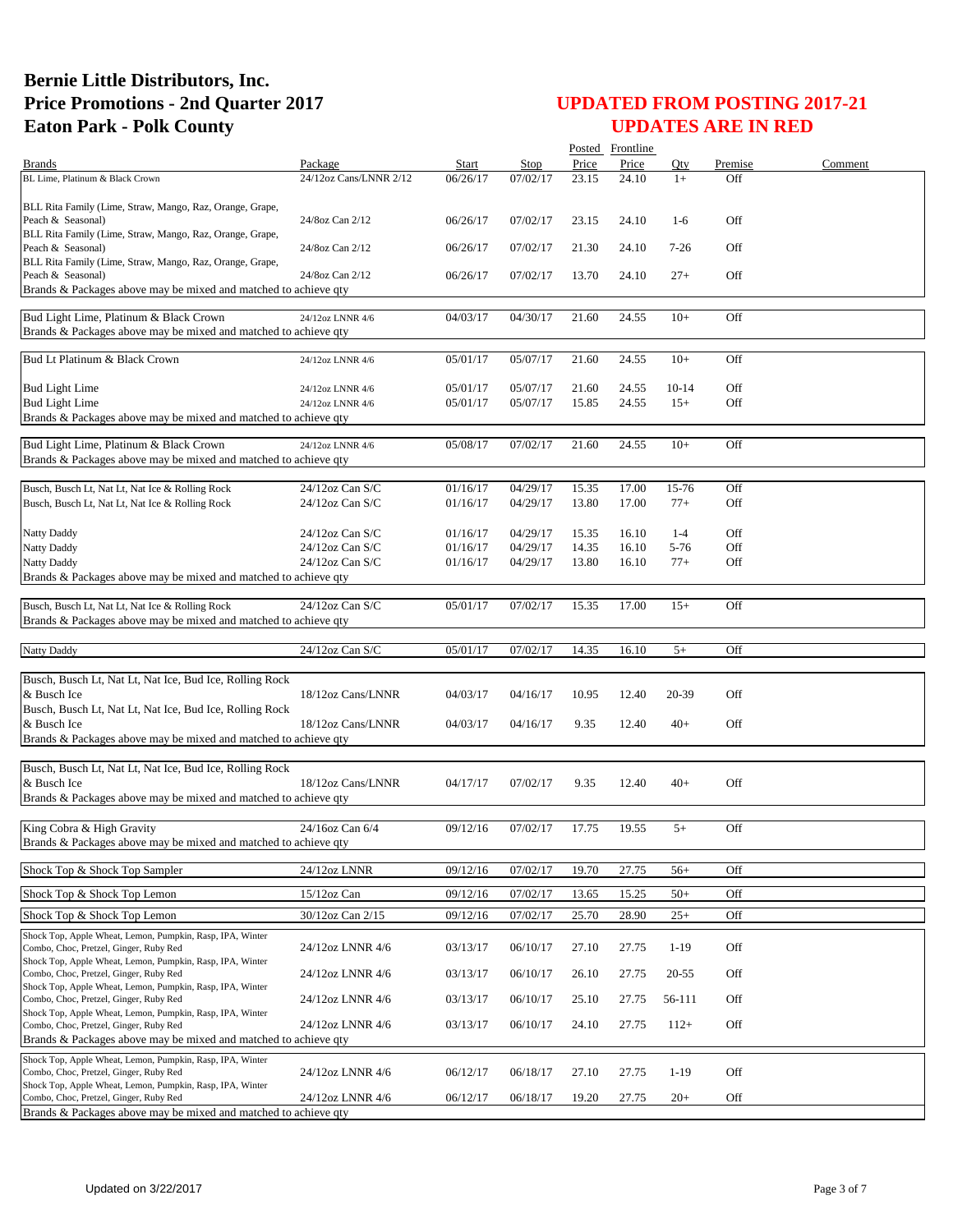|                                                                                                                      |                                                |                      |                      |                | Posted Frontline |                  |            |         |
|----------------------------------------------------------------------------------------------------------------------|------------------------------------------------|----------------------|----------------------|----------------|------------------|------------------|------------|---------|
| <b>Brands</b>                                                                                                        | Package                                        | Start                | Stop                 | Price          | Price            | Oty              | Premise    | Comment |
| Shock Top, Apple Wheat, Lemon, Pumpkin, Rasp, IPA, Winter<br>Combo, Choc, Pretzel, Ginger, Ruby Red                  | 24/12oz LNNR 4/6                               | 06/19/17             | 09/02/17             | 27.10          | 27.75            | $1-19$           | Off        |         |
| Shock Top, Apple Wheat, Lemon, Pumpkin, Rasp, IPA, Winter<br>Combo, Choc, Pretzel, Ginger, Ruby Red                  | 24/12oz LNNR 4/6                               | 06/19/17             | 09/02/17             | 26.10          | 27.75            | $20 - 55$        | Off        |         |
| Shock Top, Apple Wheat, Lemon, Pumpkin, Rasp, IPA, Winter<br>Combo, Choc, Pretzel, Ginger, Ruby Red                  | 24/12oz LNNR 4/6                               | 06/19/17             | 09/02/17             | 25.10          | 27.75            | 56-111           | Off        |         |
| Shock Top, Apple Wheat, Lemon, Pumpkin, Rasp, IPA, Winter<br>Combo, Choc, Pretzel, Ginger, Ruby Red                  | 24/12oz LNNR 4/6                               | 06/19/17             | 09/02/17             | 24.10          | 27.75            | $112+$           | Off        |         |
| Brands & Packages above may be mixed and matched to achieve qty                                                      |                                                |                      |                      |                |                  |                  |            |         |
| Wild Blue & Redbridge<br>Brands & Packages above may be mixed and matched to achieve qty                             | 24/12oz LNNR 4/6                               | 11/14/16             | 07/02/17             | 28.65          | 29.35            | $28+$            | Off        |         |
|                                                                                                                      |                                                |                      |                      |                |                  |                  |            |         |
| Kirin Ichiban & Kirin Light<br>Brands & Packages above may be mixed and matched to achieve qty                       | 24/12oz LNNR 4/6                               | 11/14/16             | 07/02/17             | 23.50          | 27.75            | $10+$            | Off        |         |
| Becks, Lt, Dark, Oktob, Sapphire, Becks NA & Bass                                                                    | 24/12oz LNNR 4/6                               | 09/12/16             | 05/21/17             | 22.05          | 24.55            | 56-111           | Off        |         |
| Becks, Lt, Dark, Oktob, Sapphire, Becks NA & Bass                                                                    | 24/12oz LNNR 4/6                               | 09/12/16             | 05/21/17             | 19.80          | 24.55            | $112+$           | Off        |         |
| Brands & Packages above may be mixed and matched to achieve qty                                                      |                                                |                      |                      |                |                  |                  |            |         |
| Becks, Lt, Dark, Oktob, Sapphire                                                                                     | 24/12oz LNNR 4/6                               | 05/22/17             | 05/28/17             | 16.50          | 24.55            | $20+$            | Off        |         |
| Bass Ale & Beck's NA                                                                                                 | 24/12oz LNNR 4/6                               | 05/22/17             | 05/28/17             | 22.05          | 24.55            | 56-111           | Off        |         |
| Bass Ale & Beck's NA<br>Brands & Packages above may be mixed and matched to achieve qty                              | 24/12oz LNNR 4/6                               | 05/22/17             | 05/28/17             | 19.80          | 24.55            | $112+$           | Off        |         |
|                                                                                                                      |                                                |                      |                      |                |                  |                  |            |         |
| Becks, Lt, Dark, Oktob, Sapphire, Becks NA & Bass                                                                    | 24/12oz LNNR 4/6                               | 05/29/17             | 07/02/17             | 22.05          | 24.55            | 56-111           | Off        |         |
| Becks, Lt, Dark, Oktob, Sapphire, Becks NA & Bass<br>Brands & Packages above may be mixed and matched to achieve qty | 24/12oz LNNR 4/6                               | 05/29/17             | 07/02/17             | 19.80          | 24.55            | $112+$           | Off        |         |
|                                                                                                                      |                                                |                      |                      |                |                  |                  |            |         |
| Becks, Light, Dark, Oktoberfest, Sapphire & Bass<br>Becks, Light, Dark, Oktoberfest, Sapphire & Bass                 | 24/12oz LNNR/CAN 2/12<br>24/12oz LNNR/CAN 2/12 | 03/06/17<br>03/06/17 | 04/16/17<br>04/16/17 | 20.35<br>19.80 | 24.10<br>24.10   | 56-111<br>$112+$ | Off<br>Off |         |
| Land Shark                                                                                                           | 24/12oz LNNR/CAN 2/12                          | 03/06/17             | 04/16/17             | 22.15          | 24.10            | 56-111           | Off        |         |
| Land Shark                                                                                                           | 24/12oz LNNR/CAN 2/12                          | 03/06/17             | 04/16/17             | 20.35          | 24.10            | $112+$           | Off        |         |
| Brands & Packages above may be mixed and matched to achieve qty                                                      |                                                |                      |                      |                |                  |                  |            |         |
| Becks, Light, Dark, Oktoberfest, Sapphire & Bass                                                                     | 24/12oz LNNR/CAN 2/12                          | 04/17/17             | 04/23/17             | 19.20          | 24.10            | $10+$            | Off        |         |
| <b>Land Shark</b>                                                                                                    | 24/12oz LNNR/CAN 2/12                          | 04/17/17             | 04/23/17             | 19.20          | 24.10            | $10+$            | Off        |         |
| Brands & Packages above may be mixed and matched to achieve qty                                                      |                                                |                      |                      |                |                  |                  |            |         |
| Becks, Light, Dark, Oktoberfest, Sapphire & Bass                                                                     | 24/12oz LNNR/CAN 2/12                          | 04/24/17             | 05/07/17             | 20.35          | 24.10            | 56-111           | Off        |         |
| Becks, Light, Dark, Oktoberfest, Sapphire & Bass                                                                     | 24/12oz LNNR/CAN 2/12                          | 04/24/17             | 05/07/17             | 19.80          | 24.10            | $112+$           | Off        |         |
| Land Shark                                                                                                           | 24/12oz LNNR/CAN 2/12                          | 04/24/17             | 05/07/17             | 22.15          | 24.10            | 56-111           | Off        |         |
| Land Shark                                                                                                           | 24/12oz LNNR/CAN 2/12                          | 04/24/17             | 05/07/17             | 20.35          | 24.10            | $112+$           | Off        |         |
| Brands & Packages above may be mixed and matched to achieve qty                                                      |                                                |                      |                      |                |                  |                  |            |         |
| Becks, Light, Dark, Oktoberfest, Sapphire & Bass                                                                     | 24/12oz LNNR/CAN 2/12                          | 05/08/17             | 05/14/17             | 19.20          | 24.10            | $10+$            | Off        |         |
| Land Shark                                                                                                           | 24/12oz LNNR/CAN 2/12                          | 05/08/17             | 05/14/17             | 19.20          | 24.10            | $10+$            | Off        |         |
| Brands & Packages above may be mixed and matched to achieve qty                                                      |                                                |                      |                      |                |                  |                  |            |         |
| Becks, Light, Dark, Oktoberfest, Sapphire & Bass                                                                     |                                                | 05/15/17             |                      |                |                  |                  | Off        |         |
| Becks, Light, Dark, Oktoberfest, Sapphire & Bass                                                                     | 24/12oz LNNR/CAN 2/12<br>24/12oz LNNR/CAN 2/12 | 05/15/17             | 06/11/17<br>06/11/17 | 20.35<br>19.80 | 24.10<br>24.10   | 56-111<br>$112+$ | Off        |         |
| Land Shark                                                                                                           | 24/12oz LNNR/CAN 2/12                          | 05/15/17             | 06/11/17             | 22.15          | 24.10            | 56-111           | Off        |         |
| Land Shark                                                                                                           | 24/12oz LNNR/CAN 2/12                          | 05/15/17             | 06/11/17             | 20.35          | 24.10            | $112+$           | Off        |         |
| Brands & Packages above may be mixed and matched to achieve qty                                                      |                                                |                      |                      |                |                  |                  |            |         |
| Becks, Light, Dark, Oktoberfest, Sapphire & Bass                                                                     | 24/12oz LNNR/CAN 2/12                          | 06/12/17             | 06/18/17             | 19.20          | 24.10            | $10+$            | Off        |         |
| Land Shark                                                                                                           | 24/12oz LNNR/CAN 2/12                          | 06/12/17             | 06/18/17             | 19.20          | 24.10            | $10+$            | Off        |         |
| Brands & Packages above may be mixed and matched to achieve qty                                                      |                                                |                      |                      |                |                  |                  |            |         |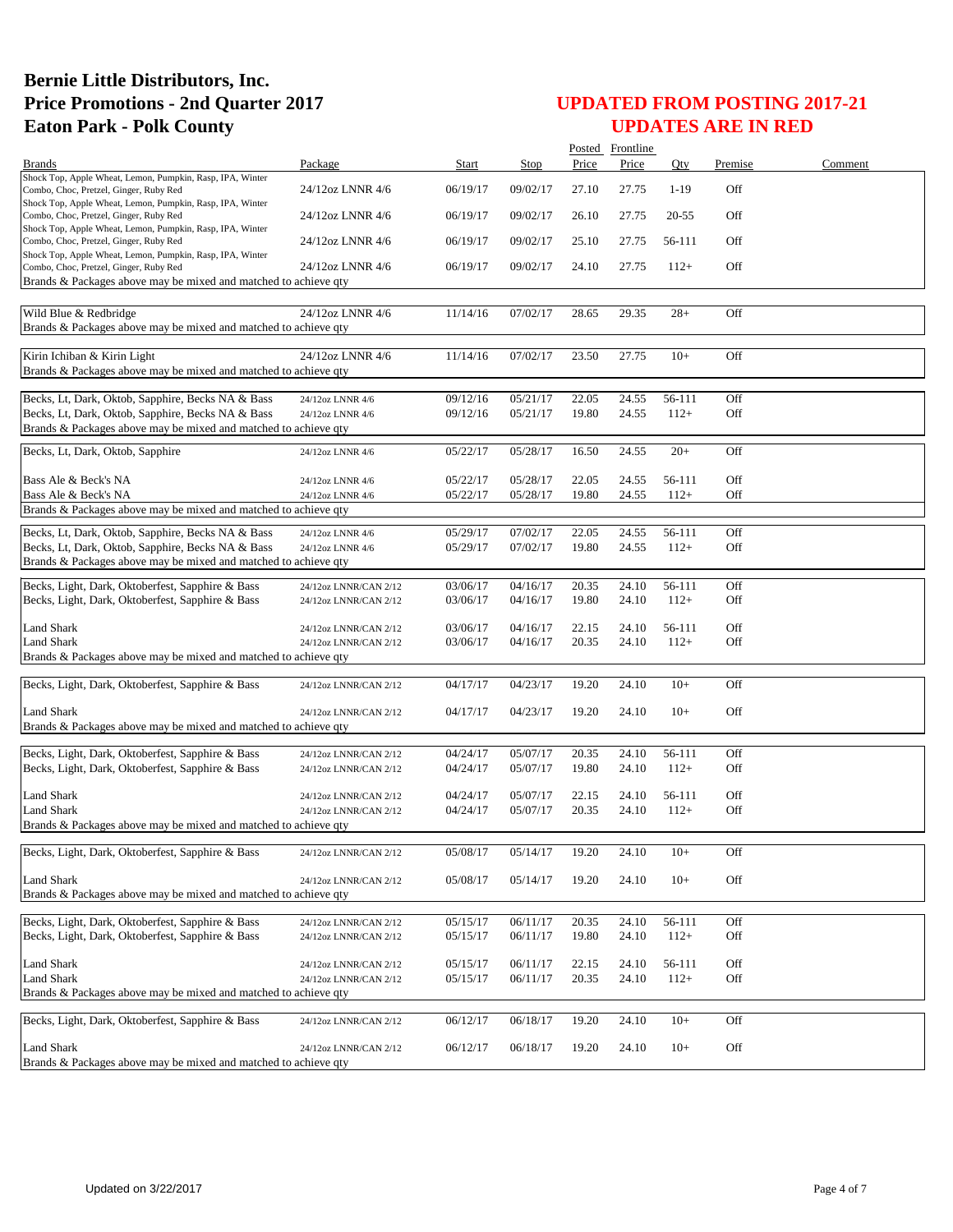|                                                                                                                                       |                       |          |          |       | Posted Frontline |           |         |         |
|---------------------------------------------------------------------------------------------------------------------------------------|-----------------------|----------|----------|-------|------------------|-----------|---------|---------|
| <b>Brands</b>                                                                                                                         | Package               | Start    | Stop     | Price | Price            | Otv       | Premise | Comment |
| Becks, Light, Dark, Oktoberfest, Sapphire & Bass                                                                                      | 24/12oz LNNR/CAN 2/12 | 06/19/17 | 07/09/17 | 20.35 | 24.10            | 56-111    | Off     |         |
| Becks, Light, Dark, Oktoberfest, Sapphire & Bass                                                                                      | 24/12oz LNNR/CAN 2/12 | 06/19/17 | 07/09/17 | 19.80 | 24.10            | $112+$    | Off     |         |
| <b>Land Shark</b>                                                                                                                     | 24/12oz LNNR/CAN 2/12 | 06/19/17 | 07/09/17 | 22.15 | 24.10            | 56-111    | Off     |         |
| Land Shark                                                                                                                            | 24/12oz LNNR/CAN 2/12 | 06/19/17 | 07/09/17 | 20.35 | 24.10            | $112+$    | Off     |         |
| Brands & Packages above may be mixed and matched to achieve qty                                                                       |                       |          |          |       |                  |           |         |         |
| Beck's, Sapphire, Black Crown, BL Lime, Platinum,                                                                                     |                       |          |          |       |                  |           |         |         |
| Michelob Ultra & Landshark                                                                                                            | 24/16oz CAN 6/4       | 02/06/17 | 07/02/17 | 25.75 | 28.00            | $1 - 2$   | Off     |         |
| Beck's, Sapphire, Black Crown, BL Lime, Platinum,                                                                                     |                       |          |          |       |                  |           |         |         |
| Michelob Ultra & Landshark                                                                                                            | 24/16oz CAN 6/4       | 02/06/17 | 07/02/17 | 24.90 | 28.00            | $3+$      | Off     |         |
|                                                                                                                                       |                       |          |          |       |                  |           |         |         |
| Shock Top, Apple, Lemon, Pumpkin, Shockolate &                                                                                        |                       |          |          |       |                  |           |         |         |
| <b>Twisted Pretzel</b>                                                                                                                | 24/16oz CAN 6/4       | 02/06/17 | 07/02/17 | 29.80 | 33.50            | $1 - 2$   | Off     |         |
| Shock Top, Apple, Lemon, Pumpkin, Shockolate &<br><b>Twisted Pretzel</b>                                                              | 24/16oz CAN 6/4       | 02/06/17 | 07/02/17 | 24.90 | 33.50            | $3+$      | Off     |         |
|                                                                                                                                       |                       |          |          |       |                  |           |         |         |
| Goose 312, IPA, Green Line & Four Star Pilsner                                                                                        | 24/16oz CAN 6/4       | 02/06/17 | 07/02/17 | 29.80 | 31.95            | $1-2$     | Off     |         |
| Goose 312, IPA, Green Line & Four Star Pilsner                                                                                        | 24/16oz CAN 6/4       | 02/06/17 | 07/02/17 | 24.90 | 31.95            | $3+$      | Off     |         |
|                                                                                                                                       |                       |          |          |       |                  |           |         |         |
| Bud Chelada, Bud Lt Chelada                                                                                                           | 24/16oz Can 6/4       | 02/06/17 | 07/02/17 | 29.80 | 33.50            | $1+$      | Off     |         |
|                                                                                                                                       |                       |          |          |       |                  |           |         |         |
| Rita Splash (Lime, Strawberry & Pineapple)                                                                                            | 24/16oz CAN 4/6       | 02/06/17 | 07/02/17 | 29.80 | 37.50            | $1+$      | Off     |         |
| BL Lime Rita Family & Oculto                                                                                                          | 24/16oz CAN 6/4       | 02/06/17 | 07/02/17 | 29.80 | 37.50            | $1+$      | Off     |         |
| Brands & Packages above may be mixed and matched to achieve qty                                                                       |                       |          |          |       |                  |           |         |         |
|                                                                                                                                       |                       |          |          |       |                  |           |         |         |
| <b>Boddington's Pub</b>                                                                                                               | 24/16oz CAN 6/4       | 01/04/16 | 07/02/17 | 39.15 | 41.75            | $72+$     | Off     |         |
| BP Blueberry, Oktoberfest, Pumpkin, Summer, Winter, Spring,                                                                           |                       |          |          |       |                  |           |         |         |
| Toasted Lager, Hoptical Illusion, Mosaic Session IPA & Honey                                                                          |                       |          |          |       |                  |           |         |         |
| Robber                                                                                                                                | 24/12oz LNNR 4/6      | 03/20/17 | 06/25/17 | 27.70 | 30.90            | $25 - 55$ | Off     |         |
| BP Blueberry, Oktoberfest, Pumpkin, Summer, Winter, Spring,<br>Toasted Lager, Hoptical Illusion, Mosaic Session IPA & Honey           |                       |          |          |       |                  |           |         |         |
| Robber                                                                                                                                | 24/12oz LNNR 4/6      | 03/20/17 | 06/25/17 | 26.70 | 30.90            | $56+$     | Off     |         |
|                                                                                                                                       |                       |          |          |       |                  |           |         |         |
| Goose 312, 312 Pale Ale, Honkers, IPA, Winter, Summer, Harvest<br>Ale, Sixth Day, Endless IPA, Rambler IPA, Oktob, 10 Hills Pale Ale, |                       |          |          |       |                  |           |         |         |
| Four Star, Green Line, Preseason                                                                                                      | 24/12oz LNNR/Can 4/6  | 03/20/17 | 06/25/17 | 27.70 | 30.90            | $25 - 55$ | Off     |         |
| Goose 312, 312 Pale Ale, Honkers, IPA, Winter, Summer, Harvest                                                                        |                       |          |          |       |                  |           |         |         |
| Ale, Sixth Day, Endless IPA, Rambler IPA, Oktob, 10 Hills Pale Ale,<br>Four Star, Green Line, Preseason                               | 24/12oz LNNR/Can 4/6  | 03/20/17 | 06/25/17 | 26.70 | 30.90            | $56+$     | Off     |         |
| Brands & Packages above may be mixed and matched to achieve qty                                                                       |                       |          |          |       |                  |           |         |         |
|                                                                                                                                       |                       |          |          |       |                  |           |         |         |
| BP Blueberry, Oktoberfest, Pumpkin, Summer, Winter, Spring,                                                                           |                       |          |          |       |                  |           |         |         |
| Toasted Lager, Hoptical Illusion, Mosaic Session IPA & Honey<br>Robber                                                                | 24/12oz LNNR 4/6      | 06/26/17 | 07/02/17 | 19.20 | 30.90            | $10+$     | Off     |         |
|                                                                                                                                       |                       |          |          |       |                  |           |         |         |
| Goose 312, 312 Pale Ale, Honkers, IPA, Winter, Summer, Harvest                                                                        |                       |          |          |       |                  |           |         |         |
| Ale, Sixth Day, Endless IPA, Rambler IPA, Oktob, 10 Hills Pale Ale,<br>Four Star, Green Line, Preseason                               | 24/12oz LNNR/Can 4/6  | 06/26/17 | 07/02/17 | 27.70 | 30.90            | $25 - 55$ | Off     |         |
| Goose 312, 312 Pale Ale, Honkers, IPA, Winter, Summer, Harvest                                                                        |                       |          |          |       |                  |           |         |         |
| Ale, Sixth Day, Endless IPA, Rambler IPA, Oktob, 10 Hills Pale Ale,                                                                   |                       |          |          |       |                  |           |         |         |
| Four Star, Green Line, Preseason                                                                                                      | 24/12oz LNNR/Can 4/6  | 06/26/17 | 07/02/17 | 26.70 | 30.90            | $56+$     | Off     |         |
| Brands & Packages above may be mixed and matched to achieve qty                                                                       |                       |          |          |       |                  |           |         |         |
| Shock Top, Wheat IPA, Lemon, Pumpkin, Variety, Apple, Winter,                                                                         |                       |          |          |       |                  |           |         |         |
| Honey Bourbon, Choc, Pretzel, Ginger & Ruby Red<br>Shock Top, Wheat IPA, Lemon, Pumpkin, Variety, Apple, Winter,                      | 24/12oz LNNR/Can 2/12 | 01/23/17 | 07/02/17 | 24.60 | 27.75            | 14-55     | Off     |         |
| Honey Bourbon, Choc, Pretzel, Ginger & Ruby Red                                                                                       | 24/12oz LNNR/Can 2/12 | 01/23/17 | 07/02/17 | 23.60 | 27.75            | 56-111    | Off     |         |
| Shock Top, Wheat IPA, Lemon, Pumpkin, Variety, Apple, Winter,                                                                         |                       |          |          |       |                  |           |         |         |
| Honey Bourbon, Choc, Pretzel, Ginger & Ruby Red                                                                                       | 24/12oz LNNR/Can 2/12 | 01/23/17 | 07/02/17 | 22.60 | 27.75            | $112+$    | Off     |         |
|                                                                                                                                       |                       |          |          |       |                  |           |         |         |
| Goose 312, 312 Pale, Honkers, IPA, Winter, Summer, Fall, Harvest<br>Ale, Endless IPA, Winter, Four Star, Green Line, Seasonals        |                       |          |          |       |                  |           |         |         |
|                                                                                                                                       | 24/12oz LNNR/CN 2/12  | 01/23/17 | 07/02/17 | 26.25 | 29.65            | 14-55     | Off     |         |
| Goose 312, 312 Pale, Honkers, IPA, Winter, Summer, Fall, Harvest                                                                      |                       |          |          |       |                  |           |         |         |
| Ale, Endless IPA, Winter, Four Star, Green Line, Seasonals                                                                            | 24/12oz LNNR/CN 2/12  | 01/23/17 | 07/02/17 | 25.25 | 29.65            | $56+$     | Off     |         |
| Brands & Packages above may be mixed and matched to achieve qty                                                                       |                       |          |          |       |                  |           |         |         |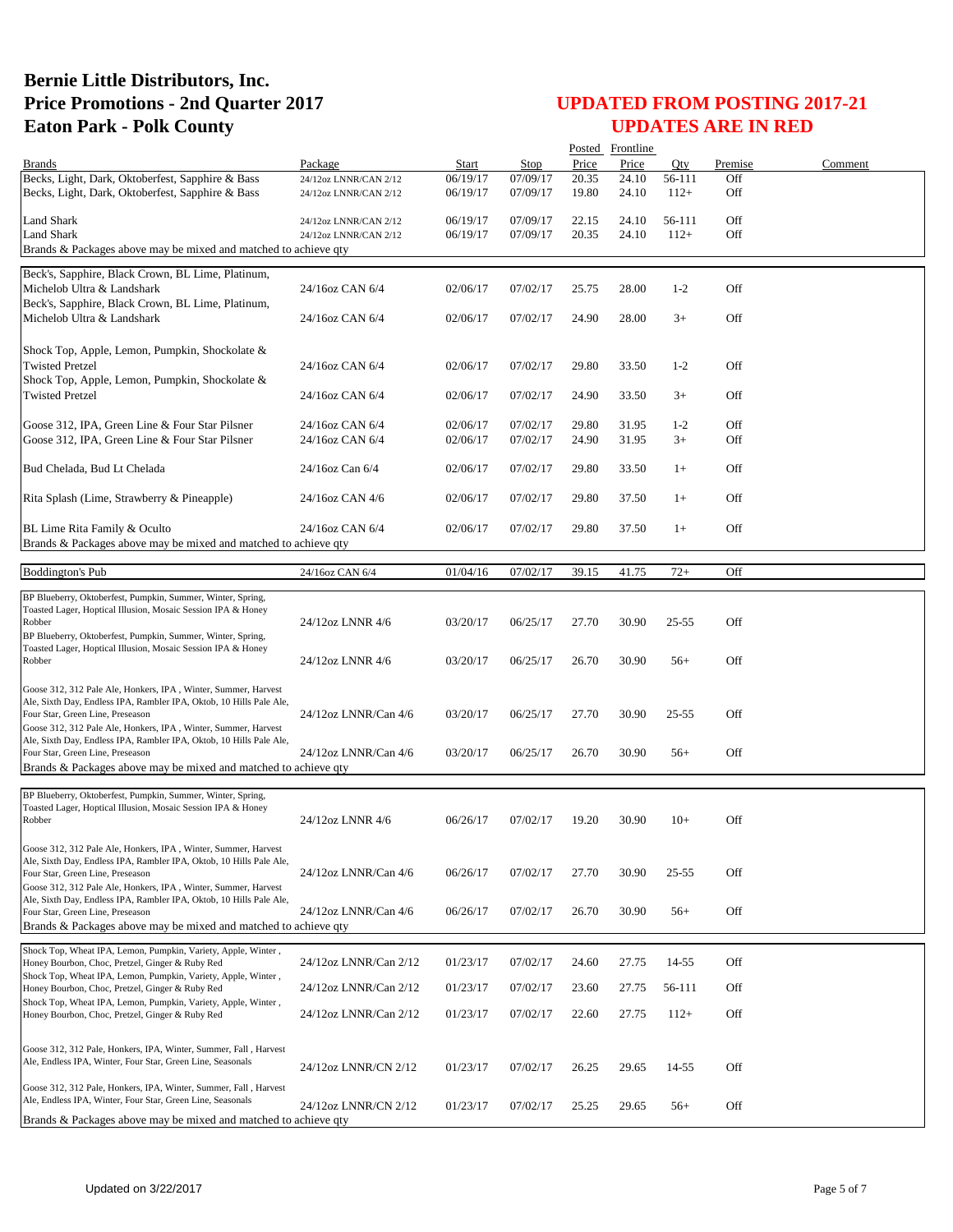|                                                                                                                 |                                                 |              |          |       | Posted Frontline |           |          |         |
|-----------------------------------------------------------------------------------------------------------------|-------------------------------------------------|--------------|----------|-------|------------------|-----------|----------|---------|
| <b>Brands</b>                                                                                                   | Package                                         | <b>Start</b> | Stop     | Price | Price            | Oty       | Premise  | Comment |
| Goose Seasonal Sampler                                                                                          | 24/12oz Can                                     | 01/02/17     | 07/02/17 | 25.45 | 28.85            | 14-55     | Off      |         |
| Goose Seasonal Sampler                                                                                          | 24/12oz Can                                     | 01/02/17     | 07/02/17 | 24.45 | 28.85            | $56+$     | Off      |         |
| Brands & Packages above may be mixed and matched to achieve qty                                                 |                                                 |              |          |       |                  |           |          |         |
| Goose Seasonal Sampler                                                                                          | 24/12oz LNNR                                    | 01/02/17     | 07/02/17 | 26.80 | 28.85            | $10 - 55$ | Off      |         |
| Goose Seasonal Sampler                                                                                          | 24/12oz LNNR                                    | 01/02/17     | 07/02/17 | 25.50 | 28.85            | 56-111    | Off      |         |
| Goose Seasonal Sampler                                                                                          | 24/12oz LNNR                                    | 01/02/17     | 07/02/17 | 24.50 | 28.85            | $112+$    | Off      |         |
| Brands & Packages above may be mixed and matched to achieve qty                                                 |                                                 |              |          |       |                  |           |          |         |
|                                                                                                                 |                                                 |              |          |       |                  |           |          |         |
| Stella Artois                                                                                                   | 20/9.6oz LNR                                    | 09/12/16     | 07/02/17 | 19.90 | 21.95            | $3+$      | Off      |         |
| Stella Artois, Cidre, Hoegaarden, Leffe Blonde/Brown                                                            | 24/11.2oz LNNR/CN 4/6                           | 04/03/17     | 04/23/17 | 26.40 | 32.55            | 56-111    | Off      |         |
| Stella Artois, Cidre, Hoegaarden, Leffe Blonde/Brown                                                            | 24/11.2oz LNNR/CN 4/6                           | 04/03/17     | 04/23/17 | 25.75 | 32.55            | 112-215   | Off      |         |
| Stella Artois, Cidre, Hoegaarden, Leffe Blonde/Brown                                                            | 24/11.2oz LNNR/CN 4/6                           | 04/03/17     | 04/23/17 | 24.46 | 32.55            | $216+$    | Off      |         |
|                                                                                                                 |                                                 |              |          |       |                  |           |          |         |
|                                                                                                                 | 24/11.2oz LNNR/Can 2/12 &                       |              |          |       |                  |           |          |         |
| Stella, Stella Cidre, Hoegaarden, Belgian Sampler                                                               | 20/14.9oz Can 2/12                              | 04/03/17     | 04/23/17 | 30.30 | 33.30            | $1 - 4$   | Off      |         |
| Stella, Stella Cidre, Hoegaarden, Belgian Sampler                                                               | 24/11.2oz LNNR/Can 2/12 &                       |              |          |       |                  |           |          |         |
|                                                                                                                 | 20/14.9oz Can 2/12                              | 04/03/17     | 04/23/17 | 27.00 | 33.30            | $5 - 55$  | Off      |         |
| Stella, Stella Cidre, Hoegaarden, Belgian Sampler                                                               | 24/11.2oz LNNR/Can 2/12 &                       |              |          |       |                  |           |          |         |
|                                                                                                                 | 20/14.9oz Can 2/12<br>24/11.2oz LNNR/Can 2/12 & | 04/03/17     | 04/23/17 | 26.40 | 33.30            | 56-111    | Off      |         |
| Stella, Stella Cidre, Hoegaarden, Belgian Sampler                                                               | 20/14.9oz Can 2/12                              | 04/03/17     | 04/23/17 | 25.75 | 33.30            | $112+$    | Off      |         |
| Brands & Packages above may be mixed and matched to achieve qty                                                 |                                                 |              |          |       |                  |           |          |         |
|                                                                                                                 |                                                 |              |          |       |                  |           |          |         |
| Stella Artois, Cidre, Hoegaarden, Leffe Blonde/Brown                                                            | 24/11.2oz LNNR 4/6                              | 04/24/17     | 04/30/17 | 26.40 | 32.55            | 56-111    | Off      |         |
| Stella Artois, Cidre, Hoegaarden, Leffe Blonde/Brown                                                            | 24/11.2oz LNNR 4/6                              | 04/24/17     | 04/30/17 | 25.75 | 32.55            | 112-215   | Off      |         |
| Stella Artois, Cidre, Hoegaarden, Leffe Blonde/Brown                                                            | 24/11.2oz LNNR 4/6                              | 04/24/17     | 04/30/17 | 24.46 | 32.55            | $216+$    | Off      |         |
|                                                                                                                 |                                                 |              |          |       |                  |           |          |         |
| Stella Artois                                                                                                   | 24/11.2oz Can 4/6                               | 04/24/17     | 04/30/17 | 21.60 | 32.55            | $10+$     | Off      |         |
|                                                                                                                 |                                                 |              |          |       |                  |           |          |         |
|                                                                                                                 | 24/11.2oz LNNR/Can 2/12 &                       |              |          |       |                  |           |          |         |
| Stella, Stella Cidre, Hoegaarden, Belgian Sampler                                                               | 20/14.9oz Can 2/12                              | 04/24/17     | 04/30/17 | 30.30 | 33.30            | $1-4$     | Off      |         |
| Stella, Stella Cidre, Hoegaarden, Belgian Sampler                                                               | 24/11.2oz LNNR/Can 2/12 &                       |              |          |       |                  |           |          |         |
|                                                                                                                 | 20/14.9oz Can 2/12                              | 04/24/17     | 04/30/17 | 27.00 | 33.30            | $5 - 55$  | Off      |         |
| Stella, Stella Cidre, Hoegaarden, Belgian Sampler                                                               | 24/11.2oz LNNR/Can 2/12 &                       | 04/24/17     | 04/30/17 |       | 33.30            |           | Off      |         |
|                                                                                                                 | 20/14.9oz Can 2/12<br>24/11.2oz LNNR/Can 2/12 & |              |          | 26.40 |                  | 56-111    |          |         |
| Stella, Stella Cidre, Hoegaarden, Belgian Sampler                                                               | 20/14.9oz Can 2/12                              | 04/24/17     | 04/30/17 | 25.75 | 33.30            | $112+$    | Off      |         |
| Brands & Packages above may be mixed and matched to achieve qty                                                 |                                                 |              |          |       |                  |           |          |         |
|                                                                                                                 |                                                 |              |          |       |                  |           |          |         |
| Stella Artois, Cidre, Hoegaarden, Leffe Blonde/Brown                                                            | 24/11.2oz LNNR/CN 4/6                           | 05/01/17     | 07/02/17 | 26.40 | 32.55            | 56-111    | Off      |         |
| Stella Artois, Cidre, Hoegaarden, Leffe Blonde/Brown                                                            | 24/11.2oz LNNR/CN 4/6                           | 05/01/17     | 07/02/17 | 25.75 | 32.55            | 112-215   | Off      |         |
| Stella Artois, Cidre, Hoegaarden, Leffe Blonde/Brown                                                            | 24/11.2oz LNNR/CN 4/6                           | 05/01/17     | 07/02/17 | 24.46 | 32.55            | $216+$    | Off      |         |
|                                                                                                                 |                                                 |              |          |       |                  |           |          |         |
| Stella, Stella Cidre, Hoegaarden, Belgian Sampler                                                               | 24/11.2oz LNNR/Can 2/12 &                       |              |          |       |                  |           |          |         |
|                                                                                                                 | 20/14.9oz Can 2/12                              | 05/01/17     | 07/02/17 | 30.30 | 33.30            | $1 - 4$   | Off      |         |
| Stella, Stella Cidre, Hoegaarden, Belgian Sampler                                                               | 24/11.2oz LNNR/Can 2/12 &<br>20/14.9oz Can 2/12 | 05/01/17     | 07/02/17 | 27.00 | 33.30            | $5 - 55$  | Off      |         |
|                                                                                                                 | 24/11.2oz LNNR/Can 2/12 &                       |              |          |       |                  |           |          |         |
| Stella, Stella Cidre, Hoegaarden, Belgian Sampler                                                               | 20/14.9oz Can 2/12                              | 05/01/17     | 07/02/17 | 26.40 | 33.30            | 56-111    | Off      |         |
| Stella, Stella Cidre, Hoegaarden, Belgian Sampler                                                               | 24/11.2oz LNNR/Can 2/12 &                       |              |          |       |                  |           |          |         |
|                                                                                                                 | 20/14.9oz Can 2/12                              | 05/01/17     | 07/02/17 | 25.75 | 33.30            | $112+$    | Off      |         |
| Brands & Packages above may be mixed and matched to achieve qty                                                 |                                                 |              |          |       |                  |           |          |         |
| Montejo                                                                                                         | 24/12oz Can 2/12                                | 11/14/16     | 07/02/17 | 19.95 | 23.00            | $5+$      | Off & On |         |
| Kona Longboard, Fire Rock, Pipeline, Wailua Wheat, Koko Brown,                                                  |                                                 |              |          |       |                  |           |          |         |
| Castaway, Big Wave, Lemongrass & Lavaman                                                                        | 24/12oz LNNR 4/6                                | 05/01/17     | 05/28/17 | 25.56 | 28.76            | $15+$     | On & Off |         |
| Brands & Packages above may be mixed and matched to achieve qty                                                 |                                                 |              |          |       |                  |           |          |         |
|                                                                                                                 |                                                 |              |          |       |                  |           |          |         |
| Kona Longboard, Castaway, Variety & Big Wave<br>Brands & Packages above may be mixed and matched to achieve qty | 2/12/12 LNNR & Can                              | 04/03/17     | 04/30/17 | 23.98 | 27.18            | $15+$     | On & Off |         |
|                                                                                                                 |                                                 |              |          |       |                  |           |          |         |